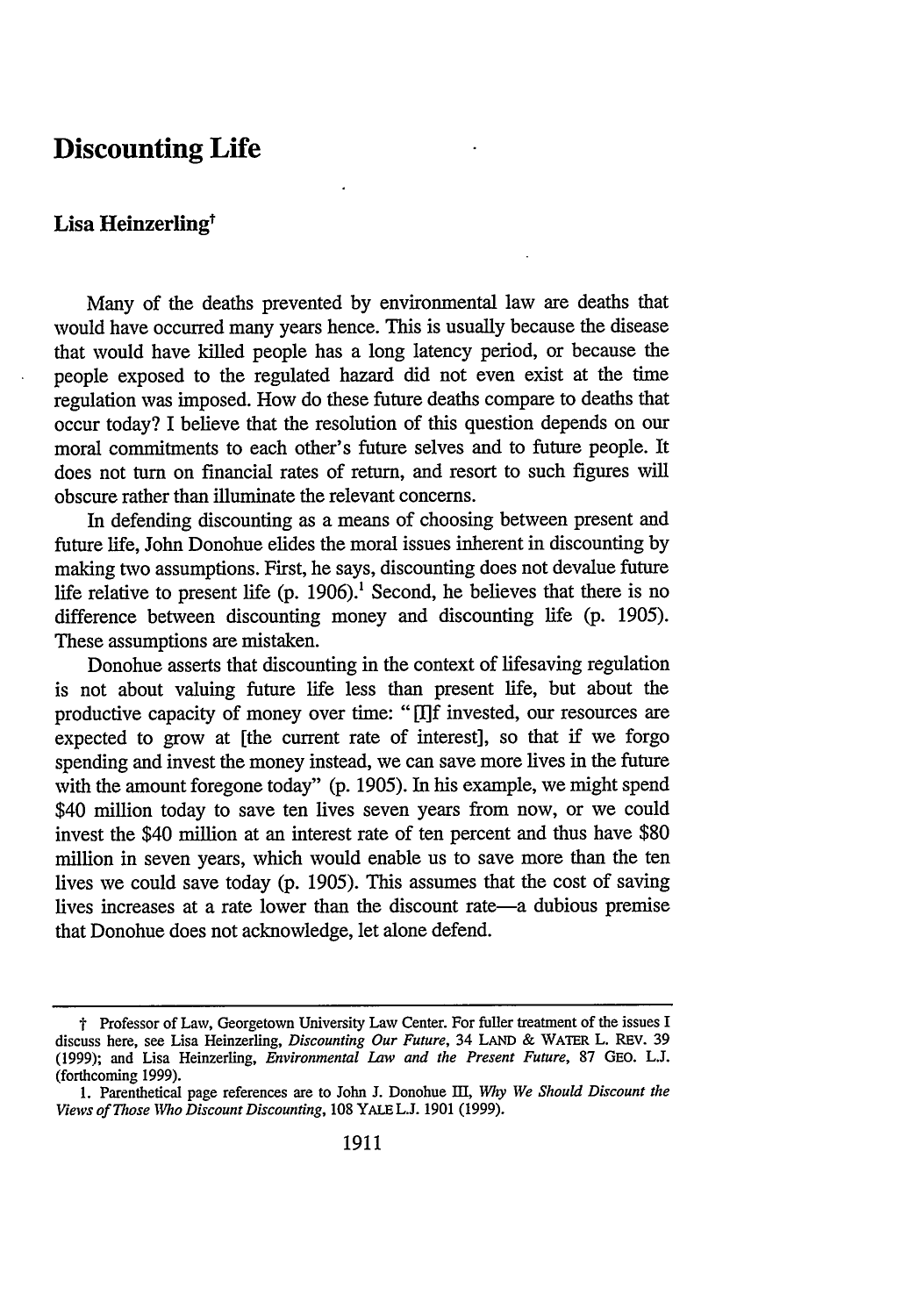But just think: If, seven years from now, we invest the money again rather than spend it on lifesaving, in another seven years we will have accumulated \$160 million and can then save even more lives. If we *then* wait *another* seven years to spend the money, we will have \$320 million. And so on. Donohue does not tell us how to decide when to stop investing and when to start saving lives. If his analysis is accepted, we will keep our money in the bank forever.

Others have concluded that the only way out of this spiral is to value future lives less than present ones.<sup>2</sup> They have recognized what Donohue does not: Discounting lives is all about the relative worth of lives today versus lives tomorrow.<sup>3</sup> It is puzzling, then, that Donohue insists that "no one suggests that lives should be discounted in the popular meaning of that term-devalued or disregarded" (p. 1908). This claim is all the more confusing given his belief in the equivalence of money and life. Money is discounted precisely because tomorrow's dollar is worth less than today's. If life is equivalent to money, its value also must decline with time.<sup>4</sup>

This brings us to Donohue's second premise, that there is no difference between discounting money and discounting life. However, both the timing and the nature of the regulatory benefits at stake depend on whether the benefits are represented as dollars or as lives.

The timing of regulatory benefits is critical to the issue of discounting. Discounting comes into play only when there is a temporal lag between costs and benefits. If benefits occur roughly contemporaneously with costs, there is no need to convert costs and benefits to common temporal terms and thus no need to discount. The decision to discount therefore turns not only on whether the appropriate discount rate is zero or some positive number, but also on when costs and benefits occur. Like most people who

<sup>2.</sup> The Office of Management and Budget (OMB), for example, has written:

Suppose that the resources that would otherwise be used today to achieve a given result could be invested at a positive rate of return (that is, at the discount rate). By forgoing the expense this year and investing the resources at the discount rate, society could spend more next year (by a proportion equal to the discount rate) and achieve a higher level of welfare. *As long as society places the same value on a unit of future benefits as a unit of current benefits (i.e., it does not discount), it will be better off by delaying the action ad infinitum.*

**OFFICE OF MANAGEMENT** & BUDGET, REGULATORY PROGRAM **OF THE** UNITED **STATES** GOVERNMENT, **APRIL** 1, 1990-MARCH 31, 1991, at 40 (1990) (emphasis added).

*<sup>3.</sup> See, e.g.,* Environmental Protection Agency, Guidelines for Preparing Economic Analyses, Review Draft, at E-29 (July 17, 1998) [ hereinafter EPA Guidelines].

<sup>4.</sup> This is not to say that valuing future life less than present life is the only way to avoid endless reinvestment of regulatory resources. Regulators do not have the freedom to invest rather than regulate. Legally, there is no mechanism allowing federal agencies to do this. Politically, imagine the public's reaction if the administrator of the EPA announced she had decided to invest the money at her disposal so that, at some unknown future date, another EPA administrator could start saving lives, and then, when that day came, the next administrator, too, decided to put off lifesaving in favor of investing. The notion that discounting is the only way to prevent regulators from keeping their money in the bank forever is ridiculous.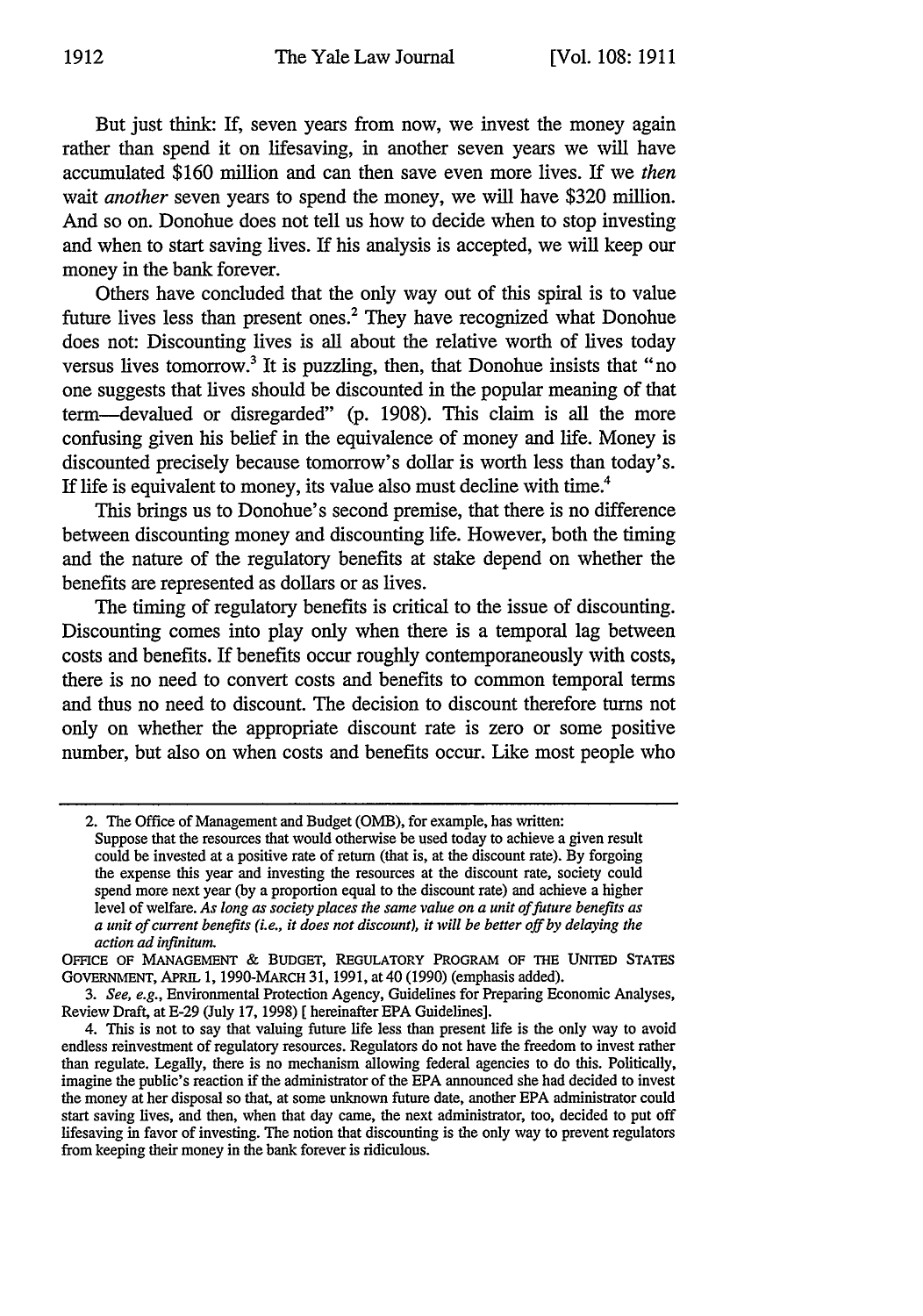Many economists believe that the appropriate way to monetize the benefits of lifesaving interventions is to ask how much individuals are willing to pay to reduce their own risks of death.<sup>5</sup> These "willingness-topay" studies do not measure the ultimate value a person places on her own life; they measure only the value she places on an increased risk of death. Thus, where the value of lifesaving measures is reported in dollars, the dollars reflect a benefit conferred as of the moment risk is reduced. In most cases the reduction in risk will occur roughly contemporaneously with the expenditure of costs to reduce it. In such cases, discounting is not an issue. Where lifesaving benefits are reported in dollars, therefore, the issue of discounting often evaporates due to timing alone. Donohue can believe that it does not matter whether regulatory benefits are measured in lives or dollars (pp. 1905-06) only because he does not seem to appreciate that *the dollars in question do not represent lives, but only risk.*

The nature of lifesaving benefits also depends on how they are reported. Analysts sometimes report regulatory benefits in terms of lives saved, and discount lives rather than dollars, not due to mere "happenstance," as Donohue suggests (p. 1906), but out of squeamishness about equating life with dollars. Indeed, the cost-per-life-saved approach adopted by John Morrall in his famous table<sup>6</sup> has emerged as an alternative to cost-benefit analysis partly due to controversies about monetizing human life. Discounting dollars and discounting lives may be "mathematically equivalent" (p. 1905), but they are not morally equivalent. If we decline to represent lives as dollars for purposes of valuing the lives, then we should not pretend the lives are dollars for purposes of discounting. Analysts could, however, exploit the mathematical equivalence of discounting lives and discounting dollars in order to give force to an unstated normative assumption that lives are fungible with dollars. If Donohue wants more honest regulatory analysis, this is not the way to achieve it.

If anything, the debate over discounting shows the oddity of treating human lives as fungible with dollars. The person who "invests" in her future by quitting smoking or exercising regularly will be disappointed if she expects that by doing so she will gain more than one life to live. Lives do not compound the way money does. Nor do they disaggregate the same way. Discounting lives the way we discount money implies that a death in the future is not a whole death, but only part of one. Needless to say, this defies the human experience of death.

*<sup>5.</sup> See, e.g.,* **W. KIP** ViscusI, **FATAL** TRADEOFFS: **PUBLIC & PRIVATE RESPONSIBILITIES FOR** RISK **18 (1992).**

**<sup>6.</sup>** John **F. Morrall** *H, A Review of the Record,* REGULATION, Nov.-Dec. **1986,** at **25, 30 tbl.4.**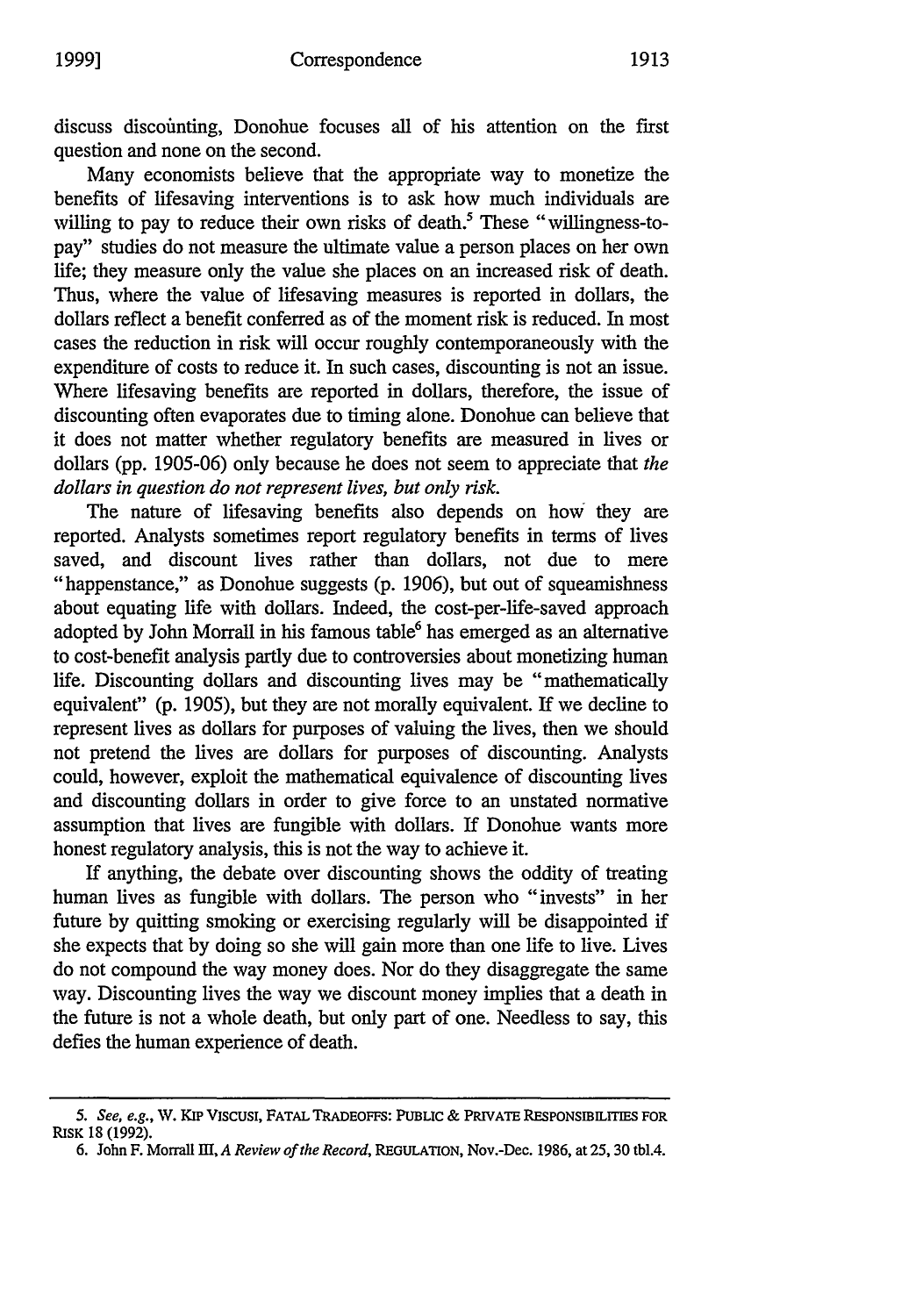Reporting the benefits of lifesaving programs in dollars rather than lives has an ironic consequence: It *decreases* the influence of discounting on estimates of these benefits. A positive discount rate reflects an expectation of productivity growth, which will increase future wages, which will increase willingness to pay for decreased risk.<sup>7</sup> Where lifesaving benefits are reported in dollars, estimates of future benefits must be increased relative to present benefits *due to the same assumptions that underlie discounting itself.*<sup>8</sup> If the monetary valuation of future lifesaving benefits is done properly, therefore, discounting "should not drastically affect the attractiveness of policies with long-term implications."<sup>9</sup> Where benefits are reported in lives, estimates of future productivity growth do not affect the estimates of benefits. Thus, estimates of future benefits will effectively be lower when benefits are reported in lives, and, as my analysis of John Morrall's table showed, discounting *will* drastically affect the attractiveness of lifesaving programs if benefits are reported in lives.

Only by assuming that lives are fungible with dollars can Donohue proceed to treat the choice of discount rate as an accountant's problem. Knotty questions abound (p. 1906): How should corporate income taxes figure into discount rate estimation? What about private risk premiums for financial investments? Where does the rate of return on riskless government bonds fit in? To Donohue's rather dated list of concerns, one might add others from more recent literature on discounting: Is hyperbolic discounting more appropriate than constant exponential discounting?" What is the shadow price of capital?<sup>11</sup> Is the economy "open" or "closed"?<sup>12</sup>

The trouble is: What does any of this have to do with the relative value of present and future life? The irrelevance of the rate of return on government bonds to the relative worth of present and future people seems clear enough; to say that our moral obligations to others decline, lockstep, with temporal distance is, as Derek Parfit has observed,<sup>13</sup> no more sensible than saying they decline with spatial distance. But even where the lives are our own, it seems implausible to insist that financial rates of return describe how we value our future health. Imagine the person who, before quitting smoking, first considered whether the Federal Reserve might soon raise or

<sup>7.</sup> Viscusi, *supra* note **5,** at 145.

<sup>8.</sup> Donohue thinks it "illogical" (1908 n.32) to spend more to save the lives of the rich than the lives of the poor, but this is only the illogic of his own accounting methods: Where value is measured by willingness to pay, the rich not only get richer, they get safer, too.

<sup>9.</sup> Viscusi, *supra* note 5, at 145.

<sup>10.</sup> *See, e.g.,* Norman Henderson & Ian Bateman, *Empirical and Public Choice Evidence for Hyperbolic Social Discount Rates and the Implications for Intergenerational Discounting, 5* ENvrL. & RESOURCE ECON. 413 (1995).

*<sup>11.</sup> See, e.g.,* EPA Guidelines, *supra* note 3, at E-1 **Ito** E-12.

<sup>12.</sup> *See, e.g., id.* at E-15 to E-16.

<sup>13.</sup> DEREK PARFIT, REASONS **AND** PERSONS 482 (1984).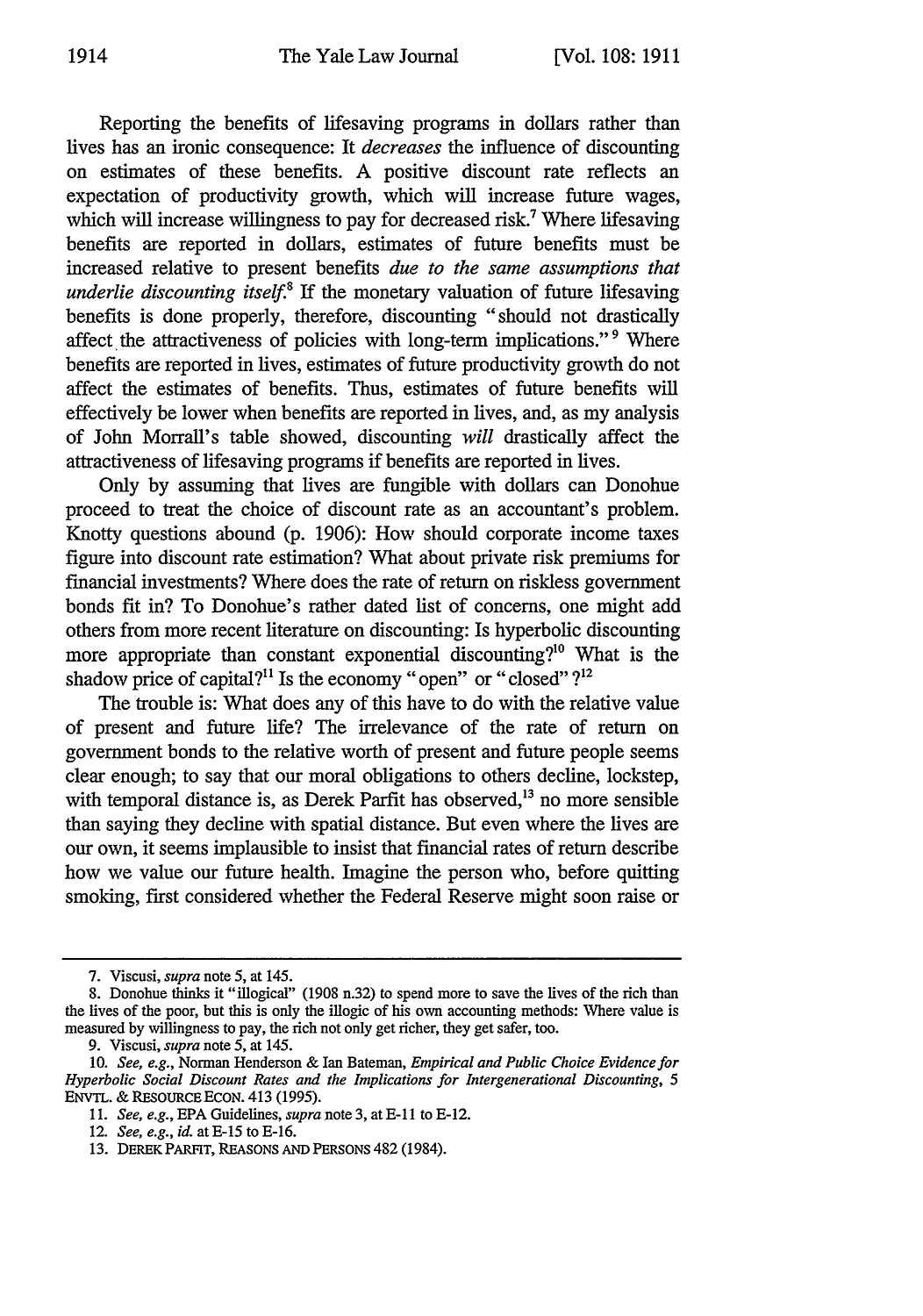lower interest rates. Wouldn't that person seem a little crazy? Yet this is the kind of reasoning implied by John Donohue's approach to the future.

Donohue and I agree on an important point: Judgment is an unavoidable part of the administrative process (p. 1908). Donohue believes that our judgment about present and future lifesaving is best informed by the generation of numbers based on financial rates of return. I believe that we should proceed straight to judgment, and skip the quantitative stage where it produces numbers that do not address the issues at hand. Generating numbers that are ultimately irrelevant to the questions to be resolved does more than waste precious regulatory resources. It changes the apparent nature of the decision itself, and permits politics and ideology to hide behind a mask of technical expertise.

\* \* \*

Most people cringe at the logical implications of willingness-to-pay and discounting: The lives of the poor are less valuable than the lives of the rich, and lives in the future are less valuable than lives today. So many people who embrace these methodologies scramble, like Donohue, to reconcile the equal moral worth of all persons with their professional commitments to cost-benefit analysis. In their scrambling they err.

In explaining why willingness-to-pay does not value the lives of the rich more highly than the lives of the poor, for example, Donohue silently transforms this methodology from a measurement of one's own willingness to pay for the protection of one's own health into a measurement of one's willingness to pay for the protection of the health of others (p. 1909). But the premise of willingness-to-pay is that the ones doing the paying are also the ones doing the dying. Asking one group of people what they are willing to pay to protect the health of another group of people just aggravates the very externality one is trying to measure.

Likewise, in striving to reconcile discounting with the equal moral worth of all persons, Donohue explains that just as he does not worry about his neighbor's children because his neighbor can take care of them, so he does not worry about future generations because they, too, will be able to take care of themselves (p.1910). This explanation, again, ignores the very externality discounting attempts to measure. I am certain that Donohue would not dump toxic waste in his neighbors' yard, foul their drinking water, denude their landscape-and blithely explain that his doing so did not devalue his neighbors' moral worth because they could take care of themselves.